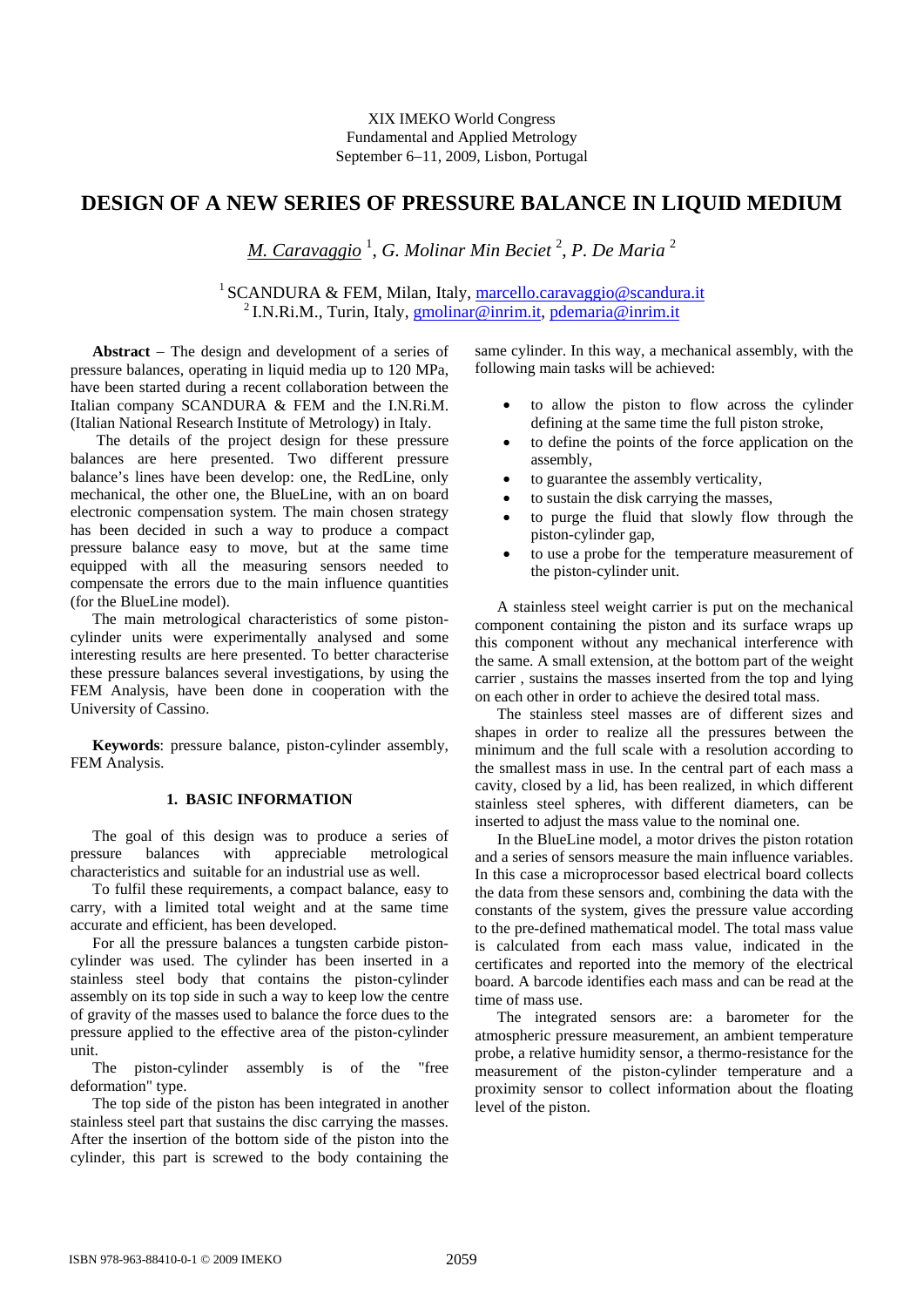

**Fig. 1 - Pressure Balance MPA series** 

Fig. 1 the complete system is shown. On the left side of the balance's base, a display gives the user all the information about the measurements of the influence variables and presents the corrected pressure. In the right side, a keyboard allows the user to set up different parameters like: the pressure engineering unit, the mass values, the p/c unit's area, the elastic and thermal coefficients of the p/c assembly, the density and the dynamic viscosity of the used fluid at the NTP, and others.

## **2. METROLOGICAL CHARACTERISTICS DETERMIANATION**

Different piston-cylinder assemblies have been produced. For some assembly, the following experimental tests have been performed for the evaluation of:

- piston fall rate as a function of pressure,
- piston and mass assembly rotation speed decay as a function of time,
- effective area of the assembly as a function of pressure,
- sensitivity of the cross-floating of two pressure balances.

For all assemblies verified the behaviour of the piston's fall rate is linear as a function of pressure. For example in Figure 2 the piston fall rate versus pressure for a 36 MPa full-scale unit is given.



**Fig. 2 - 36 MPa full-scale unit. Comparison between experimental (·) and numerical piston fall rate (at 20 °C) as the measurement pressure varies. Error bars represent experimental fall rate standard uncertainties.** 

As can be seen from Figure 2 there is not a good agreement between experimental and FEM calculations; this may be due to roundness and perpendicularity errors on the piston and cylinder.

In a couple of cases the variation in piston-cylinder gap along the piston-cylinder engagement length has been carried out from a series of dimensional measurements done at the INRIM laboratories. In Figure 3 the results of dimensional measurements are given for the 36 MPa fullscale unit.



**Fig. 3 - 36 MPa full-scale unit. Dimensional measurements at INRiM for the piston and cylinder of the 36 MPa unit.** 

 The expanded uncertainty of radial measurements are *U*( *r* )  $= U(R) = 25$  nm for piston and cylinder respectively, but due to irregularities of shapes (error of circularity and perpendicularity) a value of 50 nm was adopted (a posteriori from the analysis of data this value is to be considered too optimistic.

For all the piston-cylinder assemblies the behaviour of the reduction of the rotation speed is extremely regular as a function of time. This qualitatively represents a proof of the regularity of the pressure distribution in the gap of the pistons and cylinders. In Figure 4 the variation of rotation speed versus time is given for a unit (Scand 3) operative up to 120 MPa.



**Fig. 4 - 120 MPa full-scale unit. Variation of rotation speed versus time.** 

 As can be seen from Figure 4 the revolution speed is linear and regular and after 30 minutes the reduction is of less than 10 revolutions per minutes (rpm).

The effective areas of different piston-cylinder assemblies have been determined from pressure crossfloating with one of the INRIM pressure national standard and taking into account each influence quantity during the cross-floating. In Figure 5 the cross floating results are given in terms of effective area for a unit operating up to 120 MPa, even if the cross floating was made only up to 100 MPa.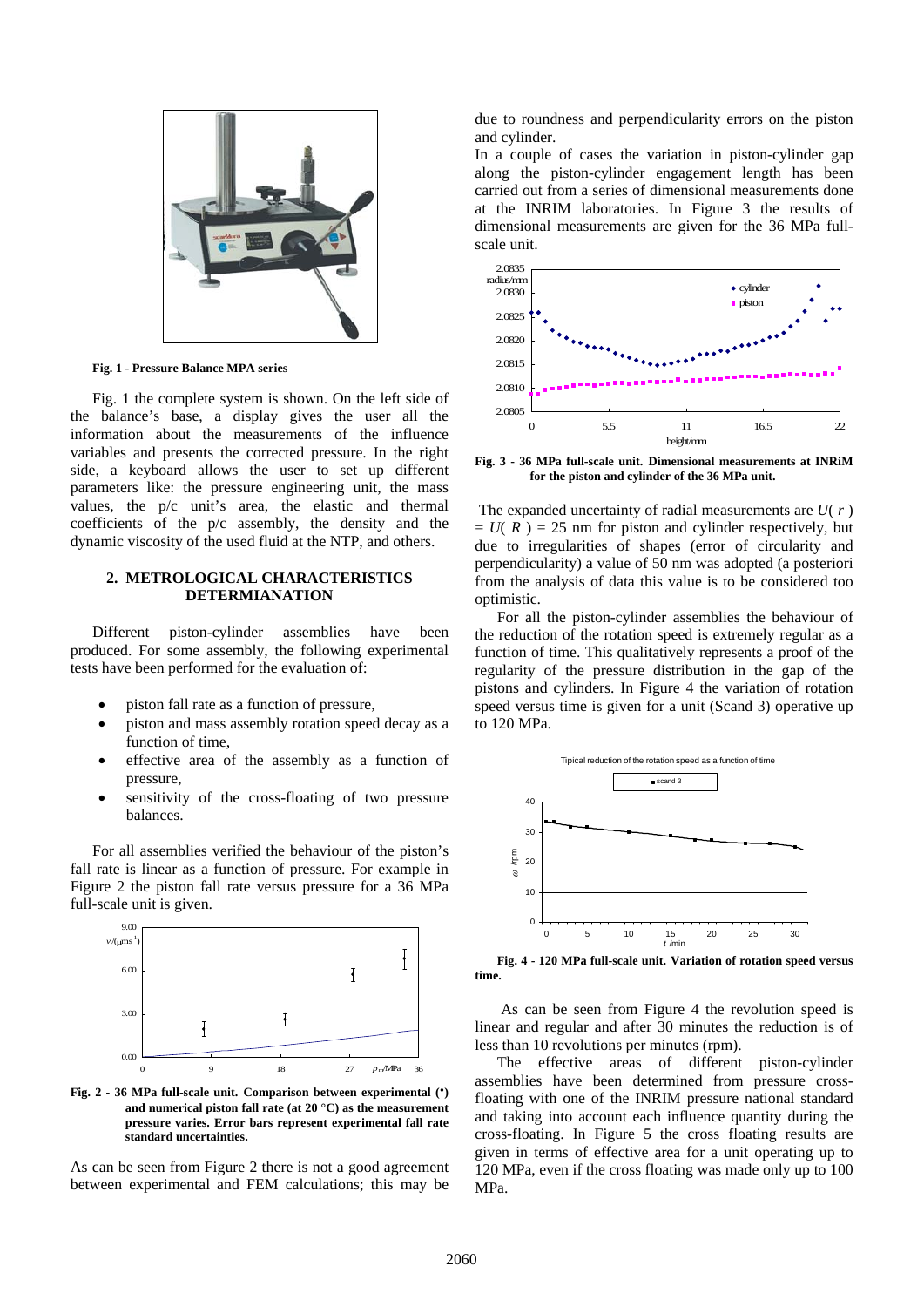

**Fig. 5 - 120 MPa full-scale unit. Effective area versus pressure as experimentally determined.**

The mean value of effective area of the piston-cylinder unit at atmospheric pressure and at reference temperature of 20  $\degree$ C, is equal to 4,08501 mm<sup>2</sup>.

This value, considering its estimated expanded uncertainty of the order of 80 ppm, is in agreement with the effective area value derived from dimensional measurements [1].

The value of pressure distortion coefficient  $\lambda$  is equal to  $2.0 \cdot 10^{-6}$  MPa<sup>-1</sup> and this value was also confirmed by using the finite element calculation method FEM as previously done for other pressure balances.

The sensitivity tests have been performed, by cross-floating, comparing the pressures measured by the national standard pressure balance and by the piston-cylinder assembly SCAND3. For this assembly the sensitivity value is always smaller than 12 ppm over the full measuring pressure range (10 to 100 MPa).

For example, for three 120 MPa full scale pistoncylinder assemblies, SCAND1, 2, 3, the mean values of the affective areas at the atmospheric pressure and at the reference temperature of 20 °C, are respectively equal to 4,08940 mm<sup>2</sup>, 4,08576 mm<sup>2</sup> and 4,08501 mm<sup>2</sup>.

The respective values of the pressure distortion coefficients are  $1,32.10^{-6}$  MPa<sup>-1</sup>,  $1,51.10^{-6}$  MPa<sup>-1</sup> and  $2,03\cdot10^{-6}$  MPa<sup>-1</sup> and have been evaluated also by a more accurate experimental analysis and by using the finite element calculation method FEM [2][3][4][5].

#### **3. THE AUTOMATIC ROTATION SYSTEM**

The motor drive system is designed in such a way that the application of the rotation to the piston is given only when the piston is in its lowest position. When pressure is increased the piston moves-up to reach its floating position, where the piston is in its free rotation. To avoid a useless increment of temperature, a proximity sensor detects the piston floating position and conveys this information to an electronic card that automatically switches off the motor. Moreover, to avoid any mechanical interference, between the motor system and the piston-cylinder unit, these two parts are totally independent and not in mechanical contact between each other during measurements. The rotation is transferred to the piston by friction of three rubber wheels with the masses carrier. The wheels are put into rotation by a motor, connected to a series of gears and a driving belt. A series of eccentrics permits the positioning of the wheels and maintains the driving belt at the correct tension.



**Fig. 5 - Automatic rotation system (1-motor, 2-eccentric system, 3 wheel with gears, 4-driving belt and 5-proximity sensor)** 

## **4. THE ELECTRONIC ERROR COMPENSATION BOARDS**

A microprocessor based on an electrical board collects the data from the different sensors and, combining these data with the constants of the system, gives the pressure value according to the pre-defined mathematical model.

All the information needed to carry out the correct measured pressure is elaborated from the microcontroller of this board.

Here a list of function that the electronic board can control:

- to switch on or switch off the motor according the floating position of the piston
- to detect in real time the floating position of piston and display this information
- to calculate in real time the temperature of the pistoncylinder assembly
- to calculate in real time the density of the air by measuring the relative humidity, the barometric pressure and the temperature of the air
- to calculate the piston fall rate to be used for the characterization of the piston-cylinder assembly and for a performance check based on this important parameter
- to detect the rotation speed of the piston, weight carrier and masses
- to memorize all the information regarding the nominal section of the assembly, the mass value of each weight, the value of the elastic distortion coefficient, the values of the thermal expansion coefficients of piston and cylinder, the density of the masses, the density and the dynamic viscosity of the oil
- to use all the variables and constants to calculate the correct pressure value by using a pre-defined mathematical model

Three different boards compose the electronic device: one main board with the power supply management and the bus, one analogue board that collects all the signals from different sensors and a digital board with the microcontroller that manages all the logic status and performs the